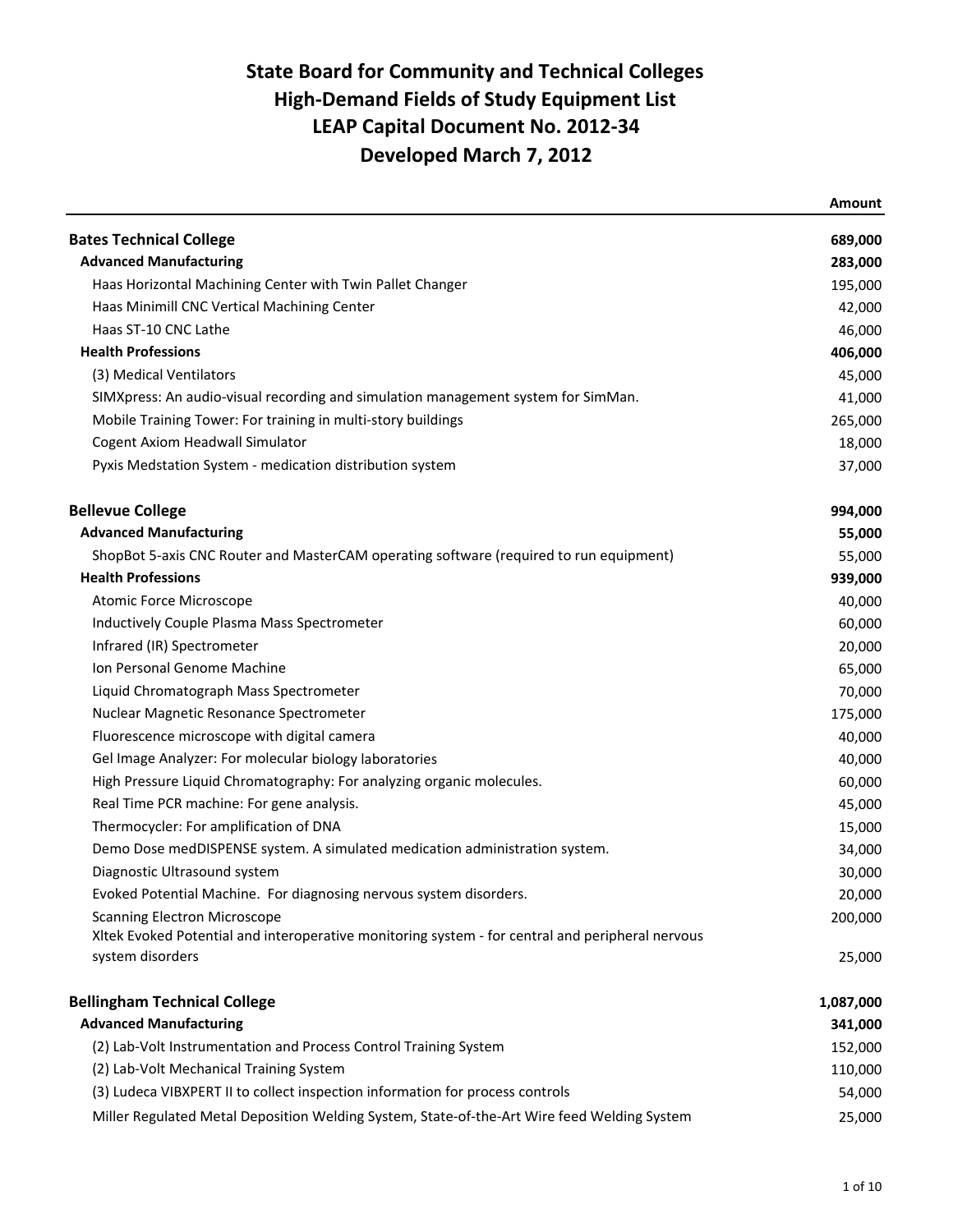| Aerospace                                                                                             | 650,000 |
|-------------------------------------------------------------------------------------------------------|---------|
| Haas VF3SS with 5 axis trunnion table 5 axis vertical machining center, used for making complex parts |         |
| such as turbines for jet engines.                                                                     | 150,000 |
| Mazak Integrex I-100 5 axis multi-tasking machine tool, used for hands free production bio medical    |         |
| parts and other complex multi-tasking applications.                                                   | 350,000 |
| DMS D5 Gantry Router with Fagor CNC Control 5 Axis gantry router, used for composites                 | 150,000 |
| <b>Health Professions</b>                                                                             | 96,000  |
| SimMan 3G with 17 inch monitor                                                                        | 96,000  |
| <b>Big Bend Community College</b>                                                                     | 258,000 |
| <b>Advanced Manufacturing</b>                                                                         | 60,000  |
| Orbital Welding system with prep tools                                                                | 30,000  |
| CNC Plasma Arc cutting system with Oxy-fuel attachment                                                | 30,000  |
| <b>Health Professions</b>                                                                             | 198,000 |
| SimBaby - Advanced infant patient simulator.                                                          | 35,000  |
| SimMan 3G with 17 inch monitor                                                                        | 96,000  |
| Pyxis Medstation System - medication distribution system                                              | 37,000  |
| NOELLE® Maternal and Neonatal Simulator for maternal health and OB.                                   | 30,000  |
| <b>Centralia College</b>                                                                              | 173,000 |
| <b>Advanced Manufacturing</b>                                                                         | 153,000 |
| 6-axis robot arms with controllers and routers and switches                                           | 28,000  |
| Metal Forming brake press & computer aided plasma cutter                                              | 75,000  |
| (2) Model 105 Factory in a Box - PLC training                                                         | 50,000  |
| <b>Health Professions</b>                                                                             | 20,000  |
| Simulated medication dispenser                                                                        | 20,000  |
| <b>Clark College</b>                                                                                  | 834,000 |
| <b>Advanced Manufacturing</b>                                                                         | 86,000  |
| <b>Automation Studio</b>                                                                              | 20,000  |
| Instron Tensile Test Machine                                                                          | 40,000  |
| Laser Alignment add-on to existing Mechanical trainer.                                                | 26,000  |
| Aerospace                                                                                             | 241,000 |
| Chavalier Surface grinder                                                                             | 24,000  |
| Haas VF-2 Vertical Mill                                                                               | 79,000  |
| Coordinate Measuring machine                                                                          | 30,000  |
| Trak CNC Milling machine                                                                              | 25,000  |
| <b>Clausing Lathe</b>                                                                                 | 30,000  |
| <b>Bridgeport Vertical Milling machine</b>                                                            | 25,000  |
| Haas CNC lathe                                                                                        | 28,000  |
| <b>Electric Power Industry</b>                                                                        | 85,000  |
| Doble F6150 Power System Simulator                                                                    | 85,000  |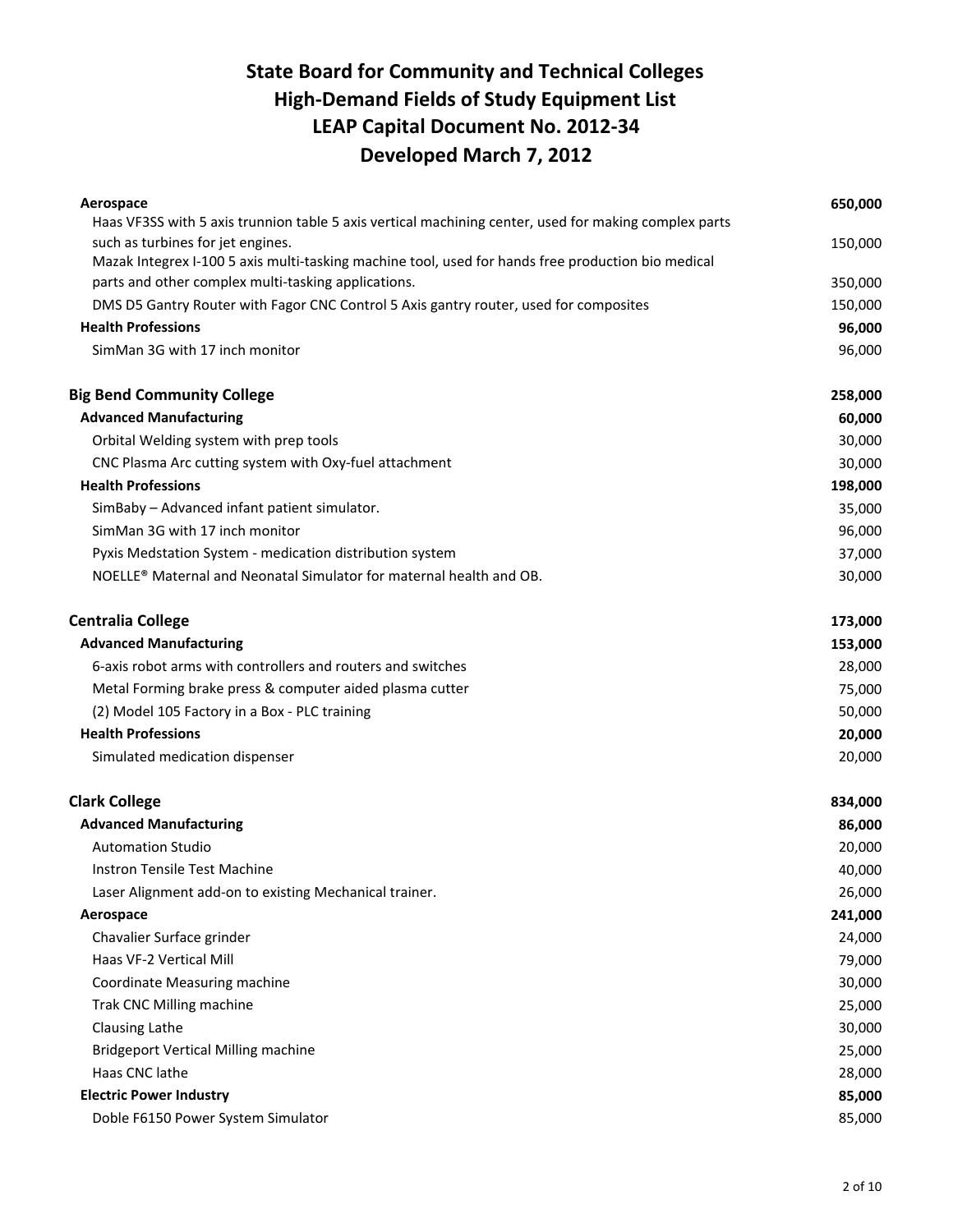| Dell PS6010XVS SAN (Storage Area Network) Server. This is a rack server filled with hard drives,<br>providing network storage for our student lab PCs for course/program required lab activities.<br>Storage Area Network Server and Switch used to store data in banks, hospitals, the internet, Google,<br>Microsoft, data centers, government, etc.<br>Cisco Catalyst 4900M 10Gb Ethernet switch to provide connectivity of lab equipment.<br>Dell PowerEdge R910 virtualization server for teaching datacenter cloud computing.<br><b>Health Professions</b><br>inVision Cam System - for live demonstrations of dental hygiene procedures<br>Pyxis Medstation System - medication distribution system<br><b>Advanced Manufacturing</b><br>(3) Three Computer Numerical Control Machines (CNC) - Assists in computer-aided manufacturing and<br>works with CAD<br>(8) Vectrax Mills - \$20K each (milling machine for use with various metals)<br>Flow Water Jet Cutting Machine (utilizes silica and water at high pressure to cut through metal)<br>Haas Horizontal VR8 Profiling 5-Axis (advanced machining capabilities)<br>Tool Pre-Setter (insures accurate CNC tool presetting for manufacturing tolerances)<br>Faro 7 axis inspection arm to inspect, reverse engineer or perform CAD-to-Part-analysis on parts,<br>fixtures and assemblies.<br>Aerospace<br>Portable X-Ray Vault (industrial X-ray and CT inspection system for non-destructive material testing)<br><b>Health Professions</b><br>SimMan 3G with 17 inch monitor<br>Aerospace<br>Automatic Coordinate Measuring Machine (CMM).<br>CNC Lathe with Tailstock and Live Tooling<br>Electromechanical materials testing system.<br><b>Health Professions</b><br>Demo Dose Med Dispense Medication Dispensing System<br>(2) Diagnostic ultrasound machines | <b>Information Technology</b> | 285,000   |
|-----------------------------------------------------------------------------------------------------------------------------------------------------------------------------------------------------------------------------------------------------------------------------------------------------------------------------------------------------------------------------------------------------------------------------------------------------------------------------------------------------------------------------------------------------------------------------------------------------------------------------------------------------------------------------------------------------------------------------------------------------------------------------------------------------------------------------------------------------------------------------------------------------------------------------------------------------------------------------------------------------------------------------------------------------------------------------------------------------------------------------------------------------------------------------------------------------------------------------------------------------------------------------------------------------------------------------------------------------------------------------------------------------------------------------------------------------------------------------------------------------------------------------------------------------------------------------------------------------------------------------------------------------------------------------------------------------------------------------------------------------------------------------------------------------------------------------------|-------------------------------|-----------|
| <b>Clover Park Technical College</b><br><b>Columbia Basin College</b>                                                                                                                                                                                                                                                                                                                                                                                                                                                                                                                                                                                                                                                                                                                                                                                                                                                                                                                                                                                                                                                                                                                                                                                                                                                                                                                                                                                                                                                                                                                                                                                                                                                                                                                                                             |                               |           |
|                                                                                                                                                                                                                                                                                                                                                                                                                                                                                                                                                                                                                                                                                                                                                                                                                                                                                                                                                                                                                                                                                                                                                                                                                                                                                                                                                                                                                                                                                                                                                                                                                                                                                                                                                                                                                                   |                               | 50,000    |
|                                                                                                                                                                                                                                                                                                                                                                                                                                                                                                                                                                                                                                                                                                                                                                                                                                                                                                                                                                                                                                                                                                                                                                                                                                                                                                                                                                                                                                                                                                                                                                                                                                                                                                                                                                                                                                   |                               | 205,000   |
|                                                                                                                                                                                                                                                                                                                                                                                                                                                                                                                                                                                                                                                                                                                                                                                                                                                                                                                                                                                                                                                                                                                                                                                                                                                                                                                                                                                                                                                                                                                                                                                                                                                                                                                                                                                                                                   |                               | 15,000    |
|                                                                                                                                                                                                                                                                                                                                                                                                                                                                                                                                                                                                                                                                                                                                                                                                                                                                                                                                                                                                                                                                                                                                                                                                                                                                                                                                                                                                                                                                                                                                                                                                                                                                                                                                                                                                                                   |                               | 15,000    |
|                                                                                                                                                                                                                                                                                                                                                                                                                                                                                                                                                                                                                                                                                                                                                                                                                                                                                                                                                                                                                                                                                                                                                                                                                                                                                                                                                                                                                                                                                                                                                                                                                                                                                                                                                                                                                                   |                               | 137,000   |
|                                                                                                                                                                                                                                                                                                                                                                                                                                                                                                                                                                                                                                                                                                                                                                                                                                                                                                                                                                                                                                                                                                                                                                                                                                                                                                                                                                                                                                                                                                                                                                                                                                                                                                                                                                                                                                   |                               | 100,000   |
|                                                                                                                                                                                                                                                                                                                                                                                                                                                                                                                                                                                                                                                                                                                                                                                                                                                                                                                                                                                                                                                                                                                                                                                                                                                                                                                                                                                                                                                                                                                                                                                                                                                                                                                                                                                                                                   |                               | 37,000    |
|                                                                                                                                                                                                                                                                                                                                                                                                                                                                                                                                                                                                                                                                                                                                                                                                                                                                                                                                                                                                                                                                                                                                                                                                                                                                                                                                                                                                                                                                                                                                                                                                                                                                                                                                                                                                                                   |                               | 1,009,000 |
|                                                                                                                                                                                                                                                                                                                                                                                                                                                                                                                                                                                                                                                                                                                                                                                                                                                                                                                                                                                                                                                                                                                                                                                                                                                                                                                                                                                                                                                                                                                                                                                                                                                                                                                                                                                                                                   |                               | 833,000   |
|                                                                                                                                                                                                                                                                                                                                                                                                                                                                                                                                                                                                                                                                                                                                                                                                                                                                                                                                                                                                                                                                                                                                                                                                                                                                                                                                                                                                                                                                                                                                                                                                                                                                                                                                                                                                                                   |                               |           |
|                                                                                                                                                                                                                                                                                                                                                                                                                                                                                                                                                                                                                                                                                                                                                                                                                                                                                                                                                                                                                                                                                                                                                                                                                                                                                                                                                                                                                                                                                                                                                                                                                                                                                                                                                                                                                                   |                               | 90,000    |
|                                                                                                                                                                                                                                                                                                                                                                                                                                                                                                                                                                                                                                                                                                                                                                                                                                                                                                                                                                                                                                                                                                                                                                                                                                                                                                                                                                                                                                                                                                                                                                                                                                                                                                                                                                                                                                   |                               | 160,000   |
|                                                                                                                                                                                                                                                                                                                                                                                                                                                                                                                                                                                                                                                                                                                                                                                                                                                                                                                                                                                                                                                                                                                                                                                                                                                                                                                                                                                                                                                                                                                                                                                                                                                                                                                                                                                                                                   |                               | 175,000   |
|                                                                                                                                                                                                                                                                                                                                                                                                                                                                                                                                                                                                                                                                                                                                                                                                                                                                                                                                                                                                                                                                                                                                                                                                                                                                                                                                                                                                                                                                                                                                                                                                                                                                                                                                                                                                                                   |                               | 290,000   |
|                                                                                                                                                                                                                                                                                                                                                                                                                                                                                                                                                                                                                                                                                                                                                                                                                                                                                                                                                                                                                                                                                                                                                                                                                                                                                                                                                                                                                                                                                                                                                                                                                                                                                                                                                                                                                                   |                               | 72,000    |
|                                                                                                                                                                                                                                                                                                                                                                                                                                                                                                                                                                                                                                                                                                                                                                                                                                                                                                                                                                                                                                                                                                                                                                                                                                                                                                                                                                                                                                                                                                                                                                                                                                                                                                                                                                                                                                   |                               | 46,000    |
|                                                                                                                                                                                                                                                                                                                                                                                                                                                                                                                                                                                                                                                                                                                                                                                                                                                                                                                                                                                                                                                                                                                                                                                                                                                                                                                                                                                                                                                                                                                                                                                                                                                                                                                                                                                                                                   |                               | 80,000    |
|                                                                                                                                                                                                                                                                                                                                                                                                                                                                                                                                                                                                                                                                                                                                                                                                                                                                                                                                                                                                                                                                                                                                                                                                                                                                                                                                                                                                                                                                                                                                                                                                                                                                                                                                                                                                                                   |                               | 80,000    |
|                                                                                                                                                                                                                                                                                                                                                                                                                                                                                                                                                                                                                                                                                                                                                                                                                                                                                                                                                                                                                                                                                                                                                                                                                                                                                                                                                                                                                                                                                                                                                                                                                                                                                                                                                                                                                                   |                               | 96,000    |
|                                                                                                                                                                                                                                                                                                                                                                                                                                                                                                                                                                                                                                                                                                                                                                                                                                                                                                                                                                                                                                                                                                                                                                                                                                                                                                                                                                                                                                                                                                                                                                                                                                                                                                                                                                                                                                   |                               | 96,000    |
|                                                                                                                                                                                                                                                                                                                                                                                                                                                                                                                                                                                                                                                                                                                                                                                                                                                                                                                                                                                                                                                                                                                                                                                                                                                                                                                                                                                                                                                                                                                                                                                                                                                                                                                                                                                                                                   |                               | 310,000   |
|                                                                                                                                                                                                                                                                                                                                                                                                                                                                                                                                                                                                                                                                                                                                                                                                                                                                                                                                                                                                                                                                                                                                                                                                                                                                                                                                                                                                                                                                                                                                                                                                                                                                                                                                                                                                                                   |                               | 185,000   |
|                                                                                                                                                                                                                                                                                                                                                                                                                                                                                                                                                                                                                                                                                                                                                                                                                                                                                                                                                                                                                                                                                                                                                                                                                                                                                                                                                                                                                                                                                                                                                                                                                                                                                                                                                                                                                                   |                               | 35,000    |
|                                                                                                                                                                                                                                                                                                                                                                                                                                                                                                                                                                                                                                                                                                                                                                                                                                                                                                                                                                                                                                                                                                                                                                                                                                                                                                                                                                                                                                                                                                                                                                                                                                                                                                                                                                                                                                   |                               | 100,000   |
|                                                                                                                                                                                                                                                                                                                                                                                                                                                                                                                                                                                                                                                                                                                                                                                                                                                                                                                                                                                                                                                                                                                                                                                                                                                                                                                                                                                                                                                                                                                                                                                                                                                                                                                                                                                                                                   |                               | 50,000    |
|                                                                                                                                                                                                                                                                                                                                                                                                                                                                                                                                                                                                                                                                                                                                                                                                                                                                                                                                                                                                                                                                                                                                                                                                                                                                                                                                                                                                                                                                                                                                                                                                                                                                                                                                                                                                                                   |                               | 125,000   |
|                                                                                                                                                                                                                                                                                                                                                                                                                                                                                                                                                                                                                                                                                                                                                                                                                                                                                                                                                                                                                                                                                                                                                                                                                                                                                                                                                                                                                                                                                                                                                                                                                                                                                                                                                                                                                                   |                               | 25,000    |
|                                                                                                                                                                                                                                                                                                                                                                                                                                                                                                                                                                                                                                                                                                                                                                                                                                                                                                                                                                                                                                                                                                                                                                                                                                                                                                                                                                                                                                                                                                                                                                                                                                                                                                                                                                                                                                   |                               | 100,000   |
| <b>Edmonds Community College</b>                                                                                                                                                                                                                                                                                                                                                                                                                                                                                                                                                                                                                                                                                                                                                                                                                                                                                                                                                                                                                                                                                                                                                                                                                                                                                                                                                                                                                                                                                                                                                                                                                                                                                                                                                                                                  |                               | 397,000   |
| <b>Advanced Manufacturing</b>                                                                                                                                                                                                                                                                                                                                                                                                                                                                                                                                                                                                                                                                                                                                                                                                                                                                                                                                                                                                                                                                                                                                                                                                                                                                                                                                                                                                                                                                                                                                                                                                                                                                                                                                                                                                     |                               | 166,000   |
| Lathes                                                                                                                                                                                                                                                                                                                                                                                                                                                                                                                                                                                                                                                                                                                                                                                                                                                                                                                                                                                                                                                                                                                                                                                                                                                                                                                                                                                                                                                                                                                                                                                                                                                                                                                                                                                                                            |                               | 60,000    |
| 3D Printer (Additive Manufacturing Machine) for composite materials                                                                                                                                                                                                                                                                                                                                                                                                                                                                                                                                                                                                                                                                                                                                                                                                                                                                                                                                                                                                                                                                                                                                                                                                                                                                                                                                                                                                                                                                                                                                                                                                                                                                                                                                                               |                               | 78,000    |
| Master3DGage Measurement Arm used in manufacturing quality control.                                                                                                                                                                                                                                                                                                                                                                                                                                                                                                                                                                                                                                                                                                                                                                                                                                                                                                                                                                                                                                                                                                                                                                                                                                                                                                                                                                                                                                                                                                                                                                                                                                                                                                                                                               |                               | 28,000    |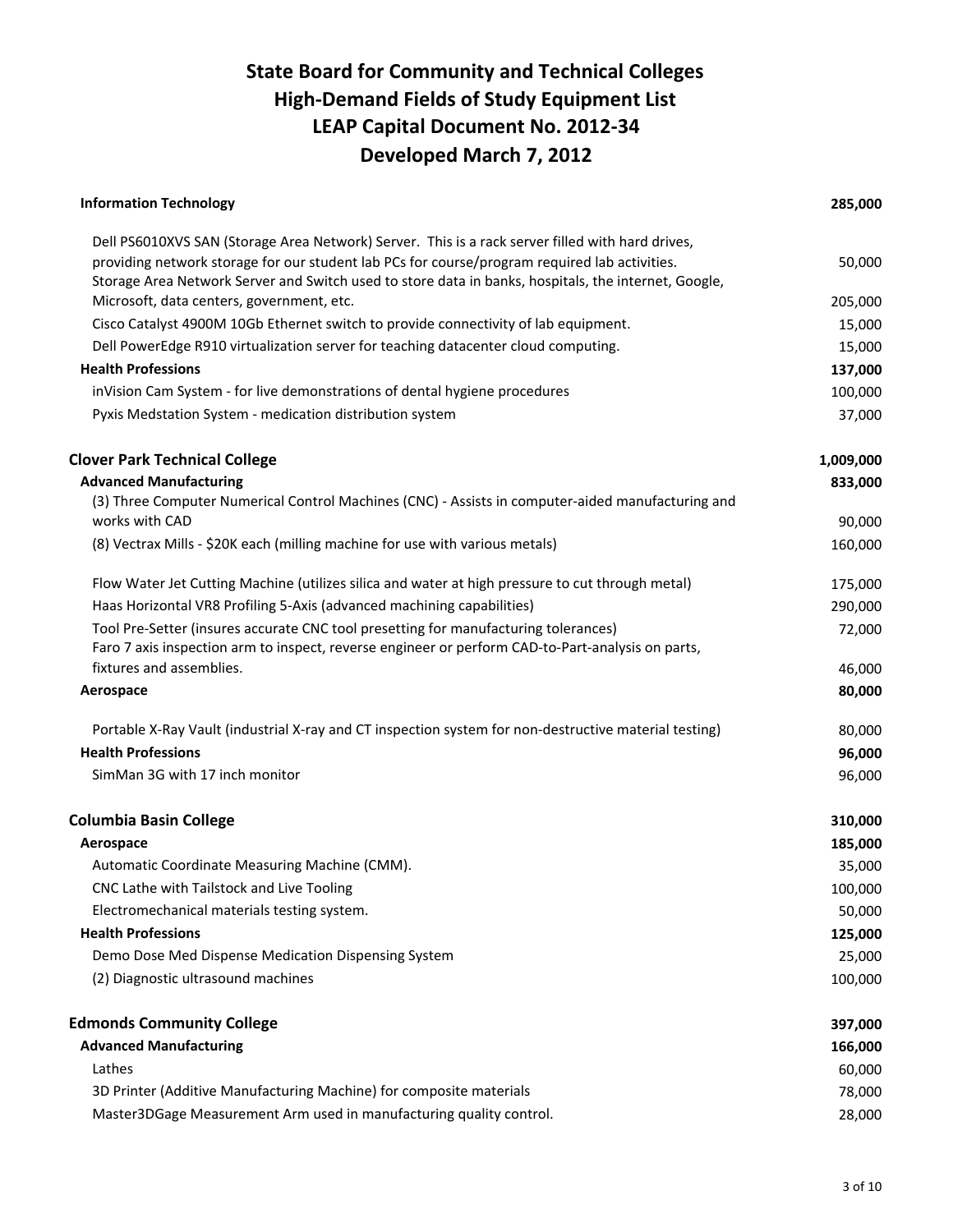| Aerospace                                                                                       | 160,000   |
|-------------------------------------------------------------------------------------------------|-----------|
| <b>CNC Plasma Cutter</b>                                                                        | 50,000    |
| Magnetic Particle Inspector                                                                     | 40,000    |
| <b>REV Scan</b>                                                                                 | 40,000    |
| Laser Cutter                                                                                    | 30,000    |
| <b>Health Professions</b>                                                                       | 71,000    |
| SimBaby - Advanced infant patient simulator.                                                    | 35,000    |
| Virtual Phlebotomy system                                                                       | 17,000    |
| Birthing simulator - Interactive child birthing system.                                         | 19,000    |
| <b>Everett Community College</b>                                                                | 763,000   |
| <b>Advanced Manufacturing</b>                                                                   | 548,000   |
| Bridgeport "knee mill" milling center; which forms materials manually                           | 96,000    |
| CNC Plasma Cutter 4X4 system                                                                    | 29,000    |
| Wilton 8020FW-Z 20 inch vertical bandsaw                                                        | 27,000    |
| CNC 4 Axis Mill. Produces three dimensional items from 3D CAD files.                            | 76,000    |
| 310Q Series Tabletop Electromechanical Test Machine                                             | 40,000    |
| Haas Turning Center used to form materials                                                      | 120,000   |
| HAAS TM-1 Milling Center used to form materials                                                 | 160,000   |
| <b>Health Professions</b>                                                                       | 215,000   |
| TNT Rescue Power Unit, including cutter, spreader, RAM and hose; 12 Lif-Pak; provides realistic |           |
| simulated training for future fire and EMT personnel.                                           | 28,000    |
| Sim Mom Advanced /complete peripheral kit                                                       | 53,000    |
| Simulation Laboratory Image Capture System.                                                     | 38,000    |
| SimMan 3G with 17 inch monitor                                                                  | 96,000    |
| <b>Grays Harbor College</b>                                                                     | 272,000   |
| <b>Health Professions</b>                                                                       | 272,000   |
| Simulation Laboratory Image Capture System                                                      | 80,000    |
| (2) SimMan 3G with 17 inch monitor                                                              | 192,000   |
| <b>Green River Community College</b>                                                            | 1,045,000 |
| Aerospace                                                                                       | 925,000   |
| HAAS CNC Lathe Machine HAAS Vertical Mill CNC Milling Machine                                   | 170,000   |
| Haas Horizontal VR8 Profiling 5-Axis (advanced machining capabilities)                          | 290,000   |
| Lab Volt Hydraulic Bench training stations x 3 Lab Volt Pneumatic Training stations x 3 Hampden |           |
| HMCWT Electrical Training Station x 1 Lab Volt Rigging Station x 2                              | 225,000   |
| HAAS Horizontal Machining Center and Minimill                                                   | 240,000   |
| <b>Information Technology</b>                                                                   | 120,000   |
| Virtual Server                                                                                  | 120,000   |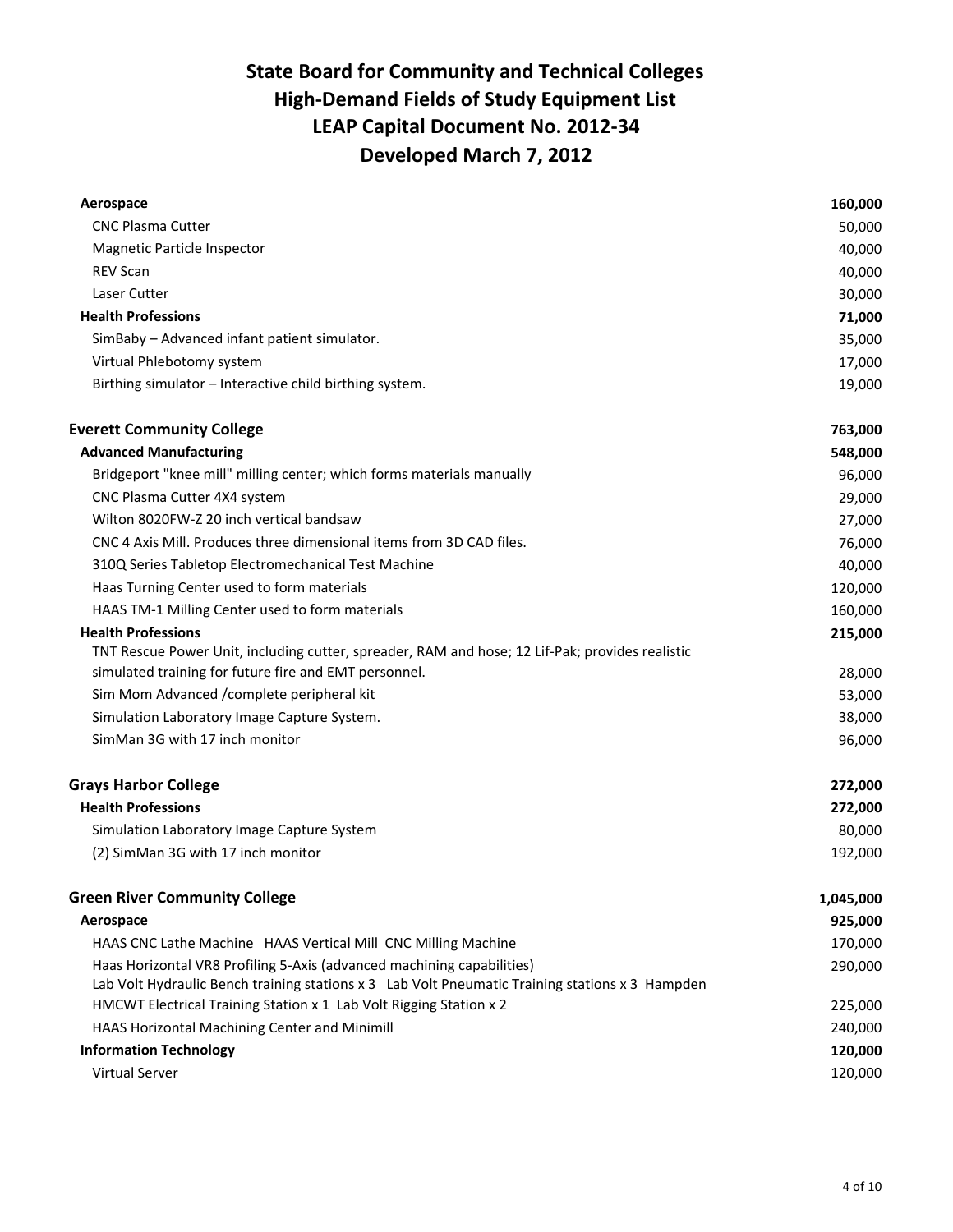| <b>Highline Community College</b>                                                                        | 204,000 |
|----------------------------------------------------------------------------------------------------------|---------|
| <b>Information Technology</b>                                                                            | 23,000  |
| High-capacity server, isolated/secure network, and Storage Area Network (SAN) for conducting cyber-      |         |
| defense simulations                                                                                      | 23,000  |
| <b>Health Professions</b>                                                                                | 181,000 |
| High Fidelity Manikin: Simulate acute patient care                                                       | 40,000  |
| Mechanical Ventilator: breathing therapy                                                                 | 20,000  |
| Simulation manikins                                                                                      | 30,000  |
| Gas Chromatography Coupled Mass Spectrometer (GC-MS) for testing/evaluation of chemical solutions        | 54,000  |
| Pyxis Medstation System - medication distribution system                                                 | 37,000  |
| Lake Washington Institute of Technology                                                                  | 443,000 |
| <b>Advanced Manufacturing</b>                                                                            | 75,000  |
| (3) Prototrack Lathes                                                                                    | 75,000  |
| Aerospace                                                                                                | 368,000 |
| (2) 2- CNC milling machines                                                                              | 170,000 |
| CNMC live lathe tooling                                                                                  | 110,000 |
| Circuit board etching prototype                                                                          | 20,000  |
| Tektronics 2014C Oscilloscopes (24): Built-in Waveform Limit Testing, FFT Analysis for Simplified        |         |
| <b>Waveform Analysis</b>                                                                                 | 48,000  |
| Prospot i4 Inverter Spot Welder                                                                          | 20,000  |
| <b>Lower Columbia College</b>                                                                            | 544,000 |
| <b>Advanced Manufacturing</b>                                                                            | 405,000 |
| <b>Computer Numerical Control (CNC) Milling Machines</b>                                                 | 90,000  |
| Press Brake for forming metals                                                                           | 125,000 |
| Inverter welding machines                                                                                | 115,000 |
| (4) Four Milling Machines used to manufacture parts                                                      | 60,000  |
| Advanced wire welding system for welding exotic metals                                                   | 15,000  |
| <b>Health Professions</b>                                                                                | 139,000 |
| STAT Mannequin Adult - This is an enhanced mannequin used by students to practice their skills.          | 25,000  |
| Pyxis Medstation System - medication distribution system                                                 | 37,000  |
| Virtual IV (Haptic Device, IV Simulator) - to practice insertion of intravenous lines.                   | 77,000  |
| <b>North Seattle Community College</b>                                                                   | 235,000 |
| <b>Advanced Manufacturing</b>                                                                            | 235,000 |
| Solar simulator with optics, filters, power supply, standards. This instrument creates a solar spectrum, |         |
| which can be used for testing solar cells.                                                               | 20,000  |
| Scanning Electron Microscope with Energy Dispersive Spectroscopy.                                        | 215,000 |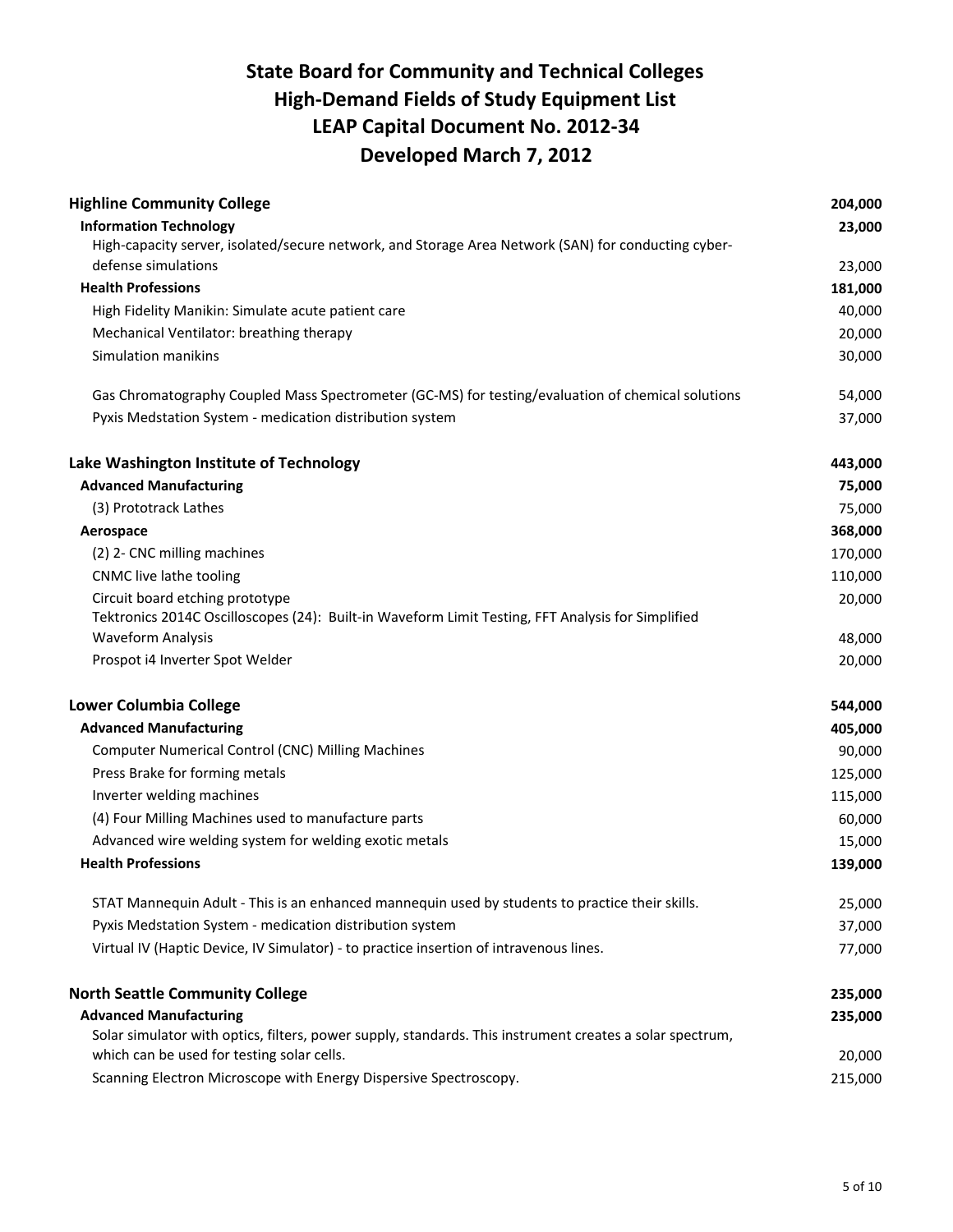| <b>Olympic College</b>                                                                                    | 624,000 |
|-----------------------------------------------------------------------------------------------------------|---------|
| <b>Advanced Manufacturing</b>                                                                             | 506,000 |
| (8) pieces of Engineering Equipment: Data collection hardware, instrumentation electronics, Single        |         |
| Physics systems, software; Bench top control units, sequential machine system, industrial robot; multi-   |         |
| physics systems.                                                                                          | 206,000 |
| Welding Shop Ventilation Hood System                                                                      | 300,000 |
| <b>Health Professions</b>                                                                                 | 118,000 |
| Medcom Video Collection - Nursing Streaming Video                                                         | 44,000  |
| Pedia-SIM, including Muse Software: a pediatric simulator                                                 | 48,000  |
| Meti-vision: recording system for clinical simulations                                                    | 26,000  |
| <b>Peninsula College</b>                                                                                  | 131,000 |
| <b>Health Professions</b>                                                                                 | 131,000 |
| SimBaby - Advanced infant patient simulator.                                                              | 35,000  |
| SimMan 3G with 17 inch monitor                                                                            | 96,000  |
| Pierce College Ft. Steilacoom                                                                             | 625,000 |
| <b>Health Professions</b>                                                                                 | 625,000 |
| Dental sensor kits for digital radiography. Replaces the need for dental X-ray film.                      | 16,000  |
| Digital Panelipse for digital panoramic imaging.                                                          | 54,000  |
| BOD POD-EX. Measures fat vs. muscle                                                                       | 31,000  |
| (4) Dental Hygiene operatory system - light, patient chair, operatory chair, and delivery system for full |         |
| dental treatment to patients.                                                                             | 524,000 |
| <b>Pierce College Puyallup</b>                                                                            | 167,000 |
| <b>Health Professions</b>                                                                                 | 167,000 |
| SimBaby - Advanced infant patient simulator.                                                              | 35,000  |
| Sim Junior.                                                                                               | 36,000  |
| SimMan 3G with 17 inch monitor                                                                            | 96,000  |
| <b>Renton Technical College</b>                                                                           | 255,000 |
| <b>Health Professions</b>                                                                                 | 255,000 |
| Camsight Digital Magnifying Video Explorer System                                                         | 20,000  |
| Electronic Medical Records System                                                                         | 22,000  |
| Camera system in the operating room labs to video record skills demonstrations                            | 80,000  |
| SimMan 3G with 17 inch monitor                                                                            | 96,000  |
| Pyxis Medstation System - medication distribution system                                                  | 37,000  |
|                                                                                                           |         |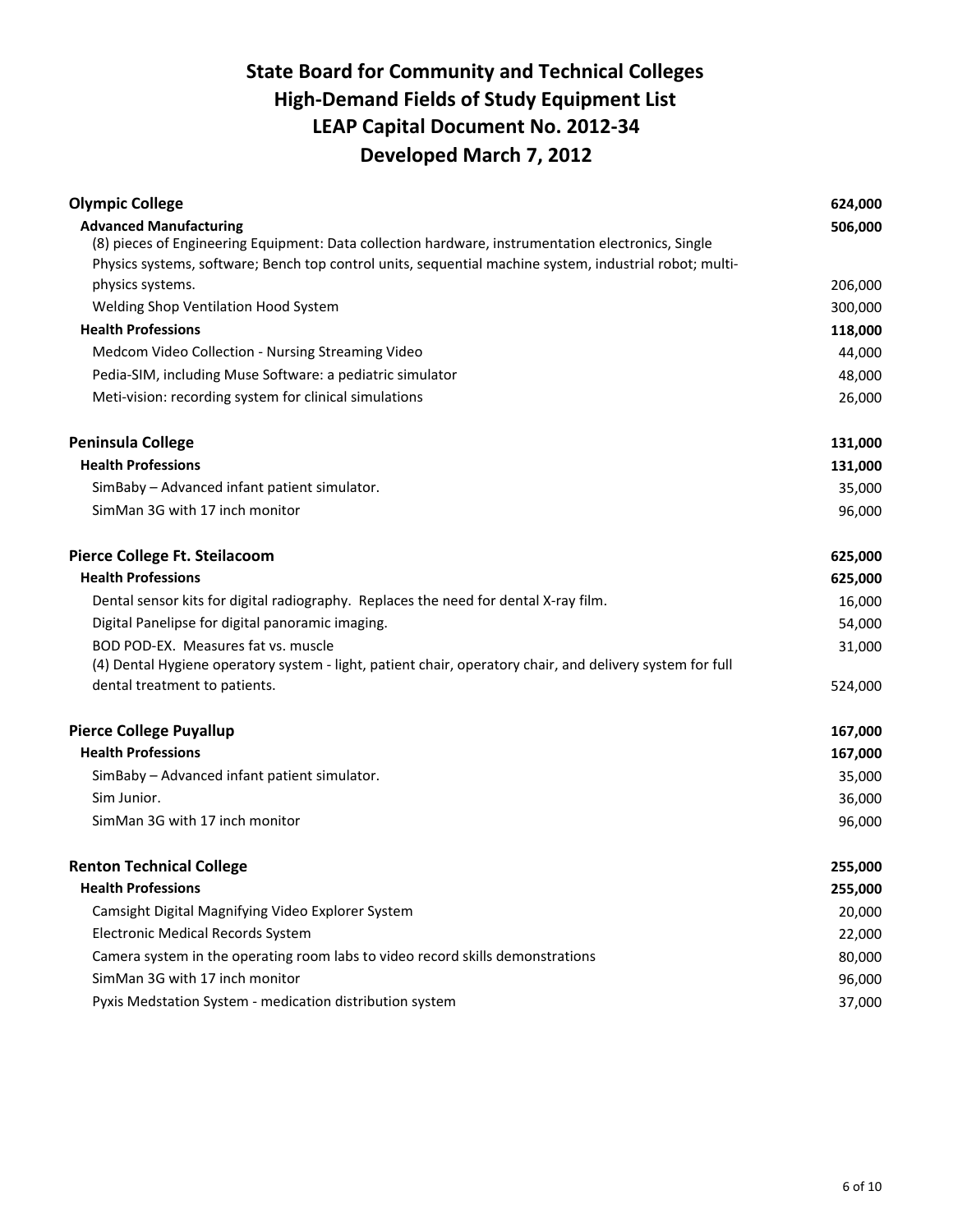| <b>Seattle Central Community College</b>                                                                                                                                                                                                   | 742,000          |
|--------------------------------------------------------------------------------------------------------------------------------------------------------------------------------------------------------------------------------------------|------------------|
| <b>Health Professions</b>                                                                                                                                                                                                                  | 742,000          |
| Drager Evita Infinity V500 Ventilator                                                                                                                                                                                                      | 25,000           |
| Respironics V60, Non-invasive Ventilation System                                                                                                                                                                                           | 20,000           |
| Sensormedics Vmax Encore PFT:                                                                                                                                                                                                              | 100,000          |
| SimBaby - Advanced infant patient simulator.                                                                                                                                                                                               | 35,000           |
| STERIS Amsco 3080 Surgical Table                                                                                                                                                                                                           | 20,000           |
| (12) operatory dental chairs                                                                                                                                                                                                               | 360,000          |
| SimMan 3G with 17 inch monitor<br>Aberometer: advanced vision-assessment system that combines topography, wave front, auto<br>refraction, keratometry, and pupillometry - allowing accurate and reliable analysis of corneal<br>aberration | 96,000<br>15,000 |
| (3) Sets if Dexis digital radiographic sensors for digital dental imaging.                                                                                                                                                                 | 71,000           |
|                                                                                                                                                                                                                                            |                  |
| <b>Shoreline Community College</b>                                                                                                                                                                                                         | 729,000          |
| <b>Advanced Manufacturing</b>                                                                                                                                                                                                              | 364,000          |
| Four-axis horizontal machining center Haas EC-300 - HMC 20" x 14" Twin Pallet w/ shipping and tax                                                                                                                                          | 148,000          |
| Minitech - Mini-Mill/3                                                                                                                                                                                                                     | 30,000           |
| Multi-axis machining center                                                                                                                                                                                                                | 110,000          |
| Haas CNC Lathe ST-10 with 2-axis capability                                                                                                                                                                                                | 76,000           |
| <b>Health Professions</b>                                                                                                                                                                                                                  | 365,000          |
| BD Accuri C6 Flowcytometer                                                                                                                                                                                                                 | 49,000           |
| CSampler - 96 well plate and 24 tube rack automated sampler for C6 Flow Cytometer                                                                                                                                                          | 25,000           |
| NuAir Biosafety Cabinet, Type A 3B                                                                                                                                                                                                         | 16,000           |
| Sanyo MDF-C2156VANC: 8.2 cu. ft. VIP® PLUS -150°C Cryogenic Freezers                                                                                                                                                                       |                  |
|                                                                                                                                                                                                                                            | 40,000           |
| Thermo Scientific* NanoDrop* 8000 Spectrophotometer                                                                                                                                                                                        | 25,000           |
| (5) Digitized dental chairs                                                                                                                                                                                                                | 85,000           |
| (6) Genesys 10S UV_VIS spectrophotometer                                                                                                                                                                                                   | 25,000           |
| NMR 60-90 MHz Spectrometer                                                                                                                                                                                                                 | 100,000          |
| <b>Skagit Valley College</b>                                                                                                                                                                                                               | 172,000          |
| <b>Advanced Manufacturing</b>                                                                                                                                                                                                              | 32,000           |
| Forklift-Propane powered, side shift unit.                                                                                                                                                                                                 | 17,000           |
| 1 Rotary Screw Air Compressor                                                                                                                                                                                                              | 15,000           |
| <b>Health Professions</b>                                                                                                                                                                                                                  | 140,000          |
| (4) SimBaby - Advanced infant patient simulator.                                                                                                                                                                                           | 140,000          |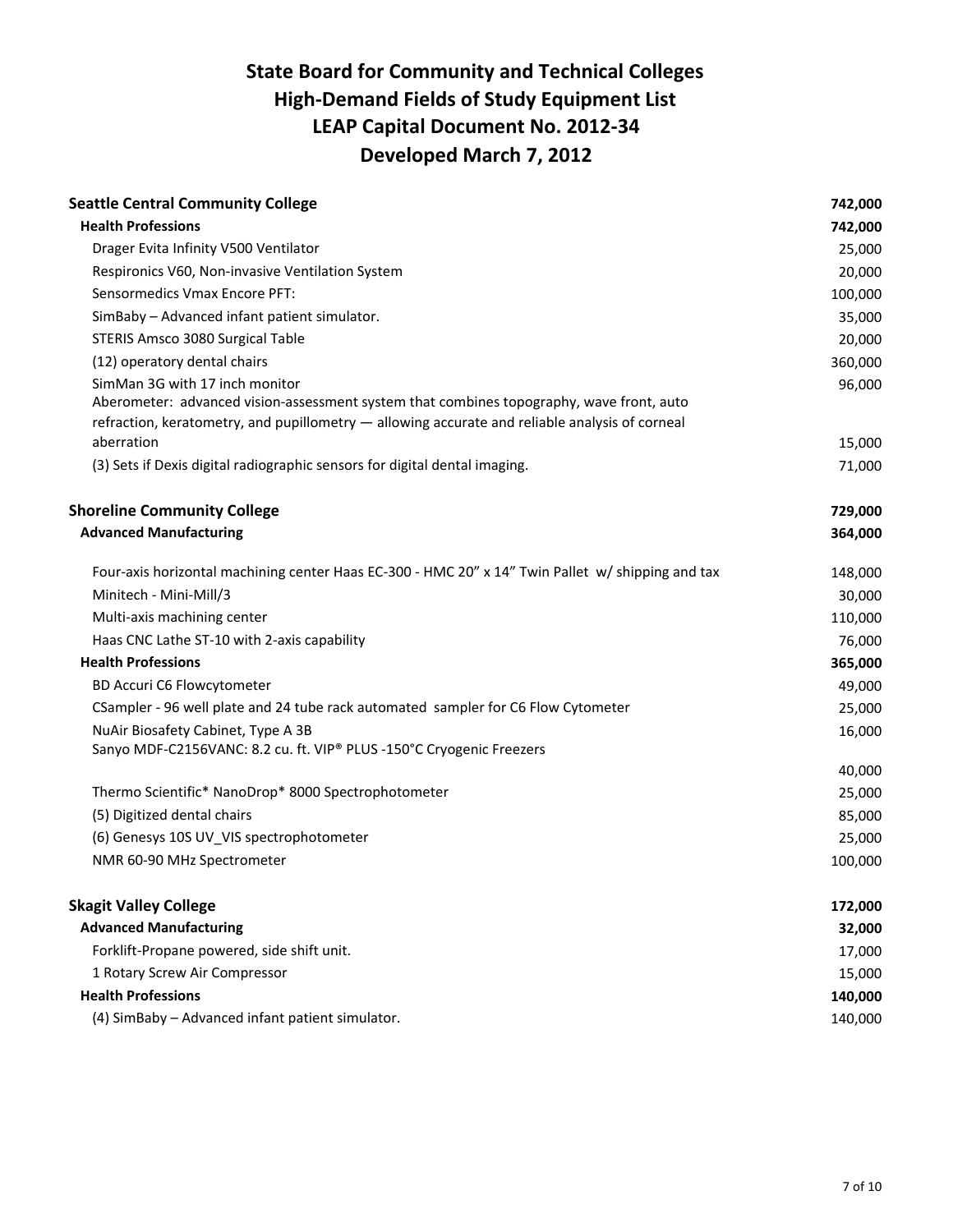| <b>South Puget Sound Community College</b>                                                              | 367,000 |
|---------------------------------------------------------------------------------------------------------|---------|
| <b>Advanced Manufacturing</b>                                                                           | 87,000  |
| Haas Mini Mill is a precision 3 axis computerized milling machine                                       | 41,000  |
| <b>VRTEX virtual welder</b>                                                                             | 46,000  |
| <b>Health Professions</b>                                                                               | 280,000 |
| Sirone MD intra oral X-Ray system                                                                       | 42,000  |
| Anasazi Instruments 60MHz Eft Fourier Transform nuclear magnetic resonance spectrometer.                | 105,000 |
| SimMan 3G with 17 inch monitor                                                                          | 96,000  |
| Pyxis Medstation System - medication distribution system                                                | 37,000  |
| <b>South Seattle Community College</b>                                                                  | 393,000 |
| <b>Advanced Manufacturing</b>                                                                           | 120,000 |
| CNC - 4 axis makes tooling for composites                                                               | 100,000 |
| Shape cutter                                                                                            | 20,000  |
| <b>Health Professions</b>                                                                               | 273,000 |
| (3) 3 sets of Gendex digital x-ray oral sensors: 1 pedo set and 2 adult sets                            | 78,000  |
| Digital Panorex X-ray unit                                                                              | 75,000  |
| STERIS Amsco 3080 Surgical Table                                                                        | 24,000  |
| SimMan 3G with 17 inch monitor                                                                          | 96,000  |
| <b>Spokane Community College</b>                                                                        | 320,000 |
| <b>Advanced Manufacturing</b>                                                                           | 69,000  |
| Trotec Speedy 100 Laser Cutter                                                                          | 23,000  |
| Faro 7 axis inspection arm to inspect, reverse engineer or perform CAD-to-Part-analysis on parts,       |         |
| fixtures and assemblies.                                                                                | 46,000  |
| <b>Health Professions</b>                                                                               | 251,000 |
| P5 GE Ultrasound System                                                                                 | 60,000  |
| Simulator SimMan Essential.                                                                             | 54,000  |
| Pyxis Medstation System - medication distribution system                                                | 37,000  |
| Sonara Transcranial Doppler System. Ultrasound device used to evaluate intracerebral arteries.          | 50,000  |
| Computerized radiography system                                                                         | 50,000  |
| <b>Spokane Falls Community College</b>                                                                  | 111,000 |
| <b>Health Professions</b>                                                                               | 111,000 |
| Vacuum Station - A state of the art six station lab station allows students to perform thermal plastics |         |
| forming and lamination.                                                                                 | 15,000  |
| SimMan 3G with 17 inch monitor                                                                          | 96,000  |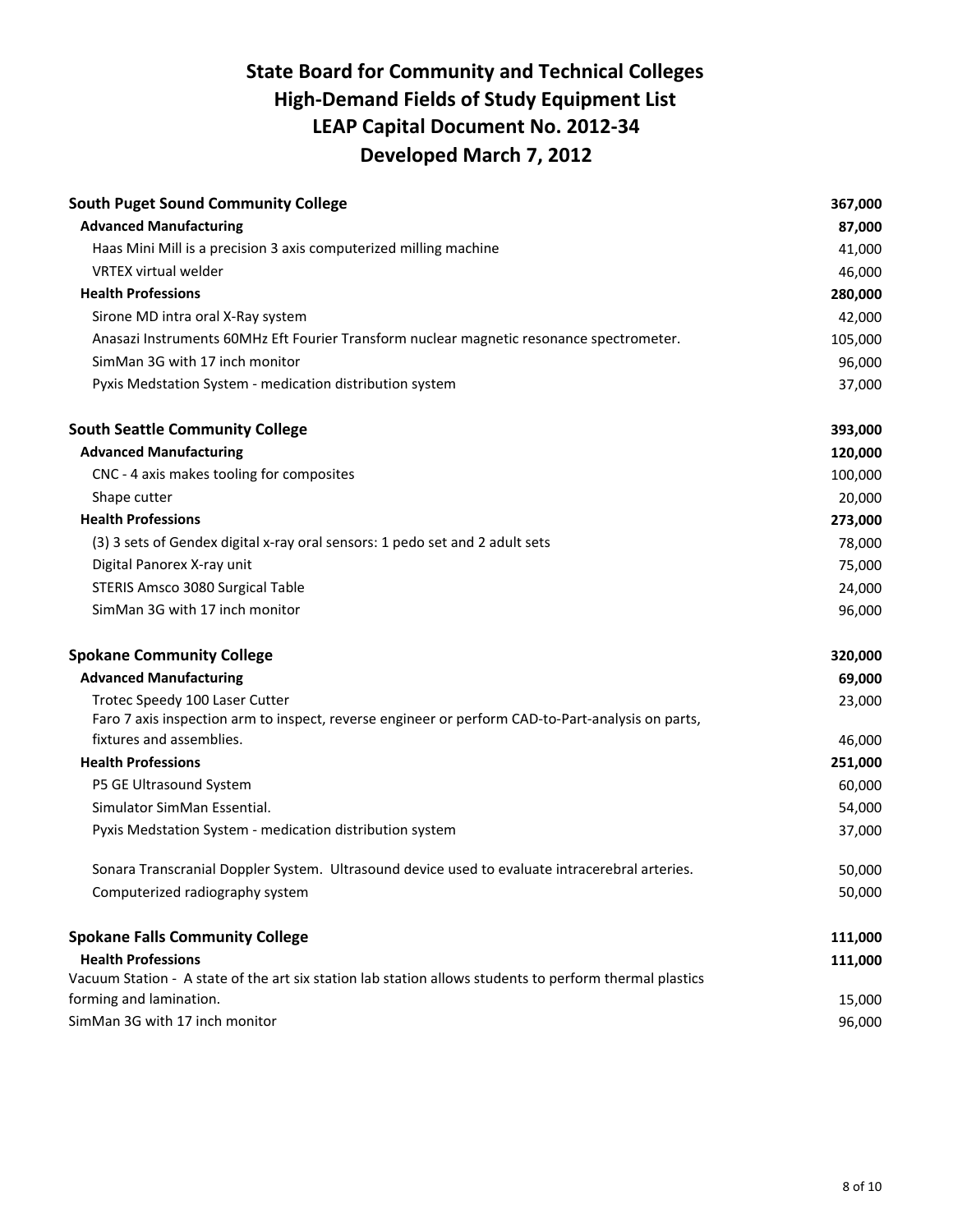| <b>Tacoma Community College</b>                                                                                                                  | 576,000          |
|--------------------------------------------------------------------------------------------------------------------------------------------------|------------------|
| <b>Information Technology</b>                                                                                                                    | 81,000           |
| Networking lab to support networking program                                                                                                     | 81,000           |
| <b>Health Professions</b>                                                                                                                        | 495,000          |
| (3) Respiratory Ventilators                                                                                                                      | 60,000           |
| Birthing Bed Affinity III Hill Rom                                                                                                               | 19,000           |
| Digital Radiology X-Ray machine                                                                                                                  | 231,000          |
| Pyxis cubie station                                                                                                                              | 17,000           |
| SimBaby - Advanced infant patient simulator.                                                                                                     | 35,000           |
| Wireless Digital Radiography System<br>LifePak 15 Defibrillator/Monitory, Trending, Sp)@, NIBP, 12-lead ECG, EtCO2. For Emergency<br>Simulations | 89,000<br>44,000 |
| <b>Walla Walla Community College</b>                                                                                                             | 391,000          |
| <b>Electric Power Industry</b>                                                                                                                   | 122,000          |
| Turbine Nacelle Learning System - provides students adaptive skills for wind turbine operation                                                   | 96,000           |
| AC/DC Electrical Learning System                                                                                                                 | 26,000           |
| <b>Health Professions</b>                                                                                                                        | 269,000          |
| SimBaby - Advanced infant patient simulator.                                                                                                     | 35,000           |
| Pedia-SIM including Muse Software                                                                                                                | 49,000           |
| ICP-MS Mass Spectrometer - For Water Quality and Environmental Technology programs                                                               | 185,000          |
| <b>Wenatchee Valley College</b>                                                                                                                  | 922,000          |
| <b>Advanced Manufacturing</b>                                                                                                                    | 81,000           |
| Mazak Vertical machining center                                                                                                                  | 81,000           |
| <b>Health Professions</b>                                                                                                                        | 841,000          |
| <b>Chemical Fume Hoods</b>                                                                                                                       | 634,000          |
| 5100 Gas Chromatograph - Mass Spectrometer System - For identification of chemical compounds                                                     | 44,000           |
| DLC-20G Binary Gradient High-pressure HPLC System                                                                                                | 29,000           |
| 60 MHz FT-NMR for chemical compound identification                                                                                               | 114,000          |
| IR-200 Fourier-Transform Infra-red Spectrometer System - For chemical compound identification                                                    | 20,000           |
| <b>Whatcom Community College</b>                                                                                                                 | 418,000          |
| <b>Information Technology</b>                                                                                                                    | 43,000           |
| Vendor Cybati Laboratory Research Kit A preconfigured kit used to teach SCADA security, cyber                                                    |                  |
| security, industrial control security                                                                                                            | 24,000           |
| Cisco CCNA Exploration & Discovery Premium Bundle to teach Cisco Exploration curriculum                                                          | 19,000           |